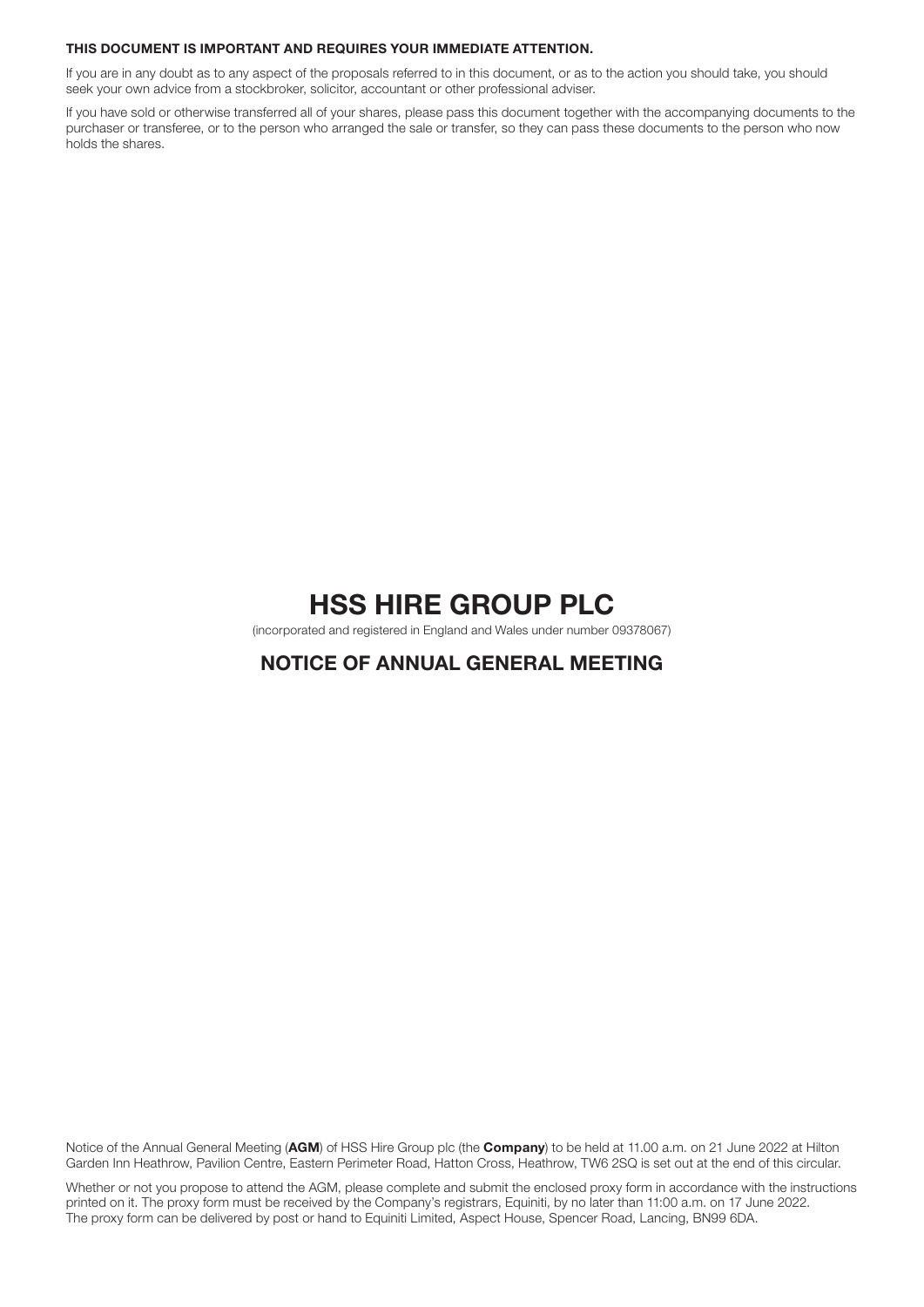## CHAIRMAN'S LETTER

#### HSS Hire Group plc

(incorporated and registered in England and Wales under number 09378067)

#### Registered Office:

Building 2, Think Park Mosley Road **Manchester** M17 1FQ

13 May 2022

To the holders of ordinary shares of £0.01 each in the capital of the Company (Ordinary Shares).

#### Notice of Annual General Meeting

Dear Shareholder,

I am pleased to be writing to you with details of our AGM, which we are holding at 11:00 a.m. on 21 June 2022 at Hilton Garden Inn Heathrow, Pavilion Centre, Eastern Perimeter Road, Hatton Cross, Heathrow, TW6 2SQ. The formal notice of the AGM is set out on pages 3 to 8 of this document.

#### Final dividend

Having made excellent progress in delivering our 2017 strategy, the Board wants to build on this success and accelerate growth through further investment in our digital capabilities to create longer term shareholder value. On that basis the Board is not recommending a final dividend and therefore no resolution is being proposed to shareholders in that regard.

#### Explanatory notes

Explanatory notes on all the business to be considered at this year's AGM appear on pages 7 and 8 of this document.

#### Recommendation

The directors consider that all the resolutions to be put to the AGM are in the best interests of the Company and its shareholders as a whole and will promote the success of the Company for their benefit. The Board will be voting in favour of them and unanimously recommends that you do so as well.

#### Action to be taken

If you would like to vote on the resolutions but cannot attend the AGM in person, the proxy form sent to you with this notice can be completed or it can be downloaded at hsshiregroup.com and completed in accordance with the instructions therein, including your full name, post code and shareholder reference number, if known. Once completed and signed, return it by post to Equiniti Limited, Aspect House, Spencer Road, Lancing, BN99 6DA. All proxies must be received by the Company's registrars, Equiniti, as soon as possible and in any event so as to reach Equiniti by no later than 11.00 a.m. on 17 June 2022.

#### Attendance at the AGM

If you will be attending this year's AGM, please email our Company Secretarial team to advise of your attendance (email: legalcosec@hss. com).

Yours faithfully,

Alan Peterson Chairman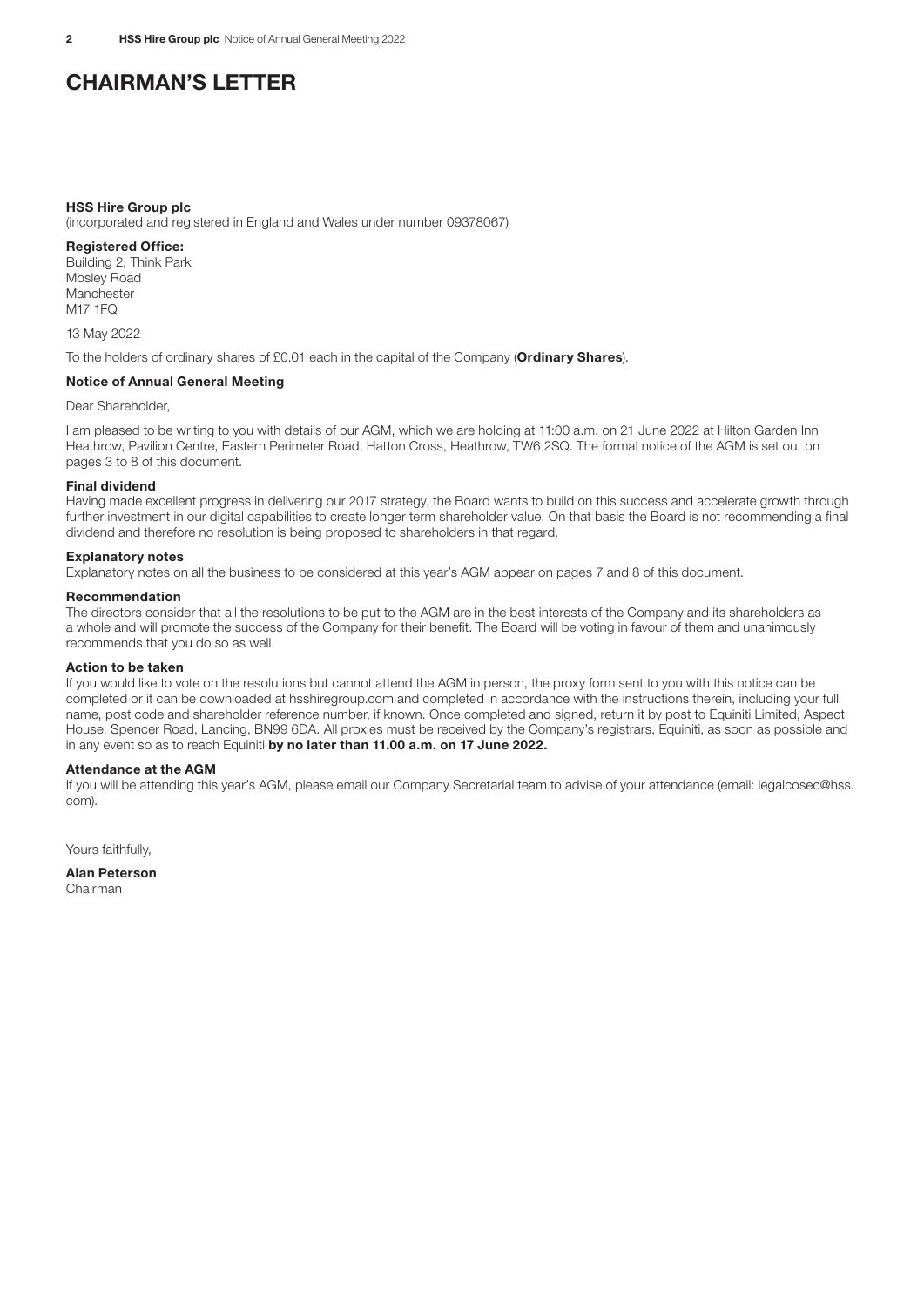# HSS HIRE GROUP PLC NOTICE OF ANNUAL GENERAL MEETING

This year's AGM will be held at 11:00 a.m. on 21 June 2022 at Hilton Garden Inn Heathrow, Pavilion Centre, Eastern Perimeter Road, Hatton Cross, Heathrow, TW6 2SQ. You are being asked to consider and pass the resolutions below. Resolutions 13 to 15 (inclusive) will be proposed as special resolutions. All other resolutions will be proposed as ordinary resolutions.

#### Ordinary resolutions

- 1. To receive the accounts of the Company for the financial year ended 1 January 2022 and the report of the directors and auditors thereon.
- 2. To receive and approve the directors' remuneration report (including the directors' remuneration policy) contained within the annual report and accounts for the financial year ended 1 January 2022.
- 3. To re-elect Alan Peterson as a director of the Company who retires in accordance with article 115 of the Company's articles of association (the Articles) with effect from the end of the AGM.
- 4. To re-elect Amanda Burton as a director of the Company who retires in accordance with article 115 of the Articles with effect from the end of the AGM.
- 5. To re-elect Douglas Robertson as a director of the Company who retires in accordance with article 115 of the Articles with effect from the end of the AGM.
- 6. To re-elect Thomas Sweet-Escott as a director of the Company who retires in accordance with article 115 of the Articles with effect from the end of the AGM.
- 7. To re-elect Steve Ashmore as a director of the Company who retires in accordance with article 115 of the Articles with effect from the end of the AGM.
- 8. To re-elect Paul Quested as a director of the Company who retires in accordance with article 115 of the Articles with effect from the end of the AGM.
- 9. To re-appoint BDO LLP as the Company's auditors until the conclusion of the next general meeting of the Company at which accounts are laid.
- 10. To authorise the directors to agree the auditors' remuneration.
- 11. That:
	- (a) the directors of the Company be generally and unconditionally authorised for the purposes of section 551 of the Companies Act 2006 (the Act) to:
		- allot shares in the Company, and to grant rights to subscribe for or to convert any security into shares in the Company:
			- (A) up to an aggregate nominal amount of £2,349,958; and
			- (B) comprising equity securities (as defined in the Act) up to an aggregate nominal amount of £4,699,919 (including within such limit any shares issued or rights granted under paragraph (a)(i)(A) above) in connection with or pursuant to an offer or invitation by way of a rights issue:
		- (I) to holders of Ordinary Shares in proportion (as nearly as may be practicable) to their existing holdings; and
		- (II) to people who are holders of other equity securities if this is required by the rights of those securities or, if the directors consider it necessary, as permitted by the rights of those securities;

 and so that the directors may impose any limits or restrictions and make any arrangements which they consider necessary or appropriate to deal with treasury shares, fractional entitlements, record dates, legal, regulatory or practical problems which may arise under the laws of or the requirements of any regulatory body or stock exchange in any territory or any other matter whatsoever;

 for a period expiring (unless previously renewed, varied or revoked by the Company in general meeting) at the end of the next AGM of the Company after the date on which this resolution is passed (or, if earlier, at the close of business on the date that is 15 months after the date this resolution is passed); and

- (ii) make an offer or agreement which would or might require shares to be allotted, or rights to subscribe for or convert any security into shares to be granted, after expiry of this authority and the directors may allot shares and grant rights in pursuance of that offer or agreement as if this authority had not expired;
- (b) subject to paragraph (c) below, all existing authorities given to the directors pursuant to section 551 of the Act be revoked by this resolution; and
- (c) paragraph (b) above shall be without prejudice to the continuing authority of the directors to allot shares, or grant rights to subscribe for or convert any security into shares, pursuant to an offer or agreement made by the Company before the expiry of the authority pursuant to which such offer or agreement was made.
- 12. That the Company and any company which is a subsidiary of the Company at the time this resolution is passed or becomes a subsidiary of the Company at any time during the period for which this resolution has effect be generally authorised to:
	- (a) make political donations to political parties and/or independent election candidates not exceeding £100,000;
	- (b) make political donations to political organisations other than political parties not exceeding £100,000; and
	- (c) incur political expenditure not exceeding £100,000,

provided that the total amount of all such donations and expenditure made by all companies to which this authority relates shall not exceed £100,000. This authority shall expire at the close of the annual general meeting of the Company held in 2023 or 18 months from the date of this resolution (whichever is earlier). Words and expressions used in this resolution that are defined for the purpose of Part 14 of the Companies Act 2006 shall have the same meaning for the purpose of this resolution.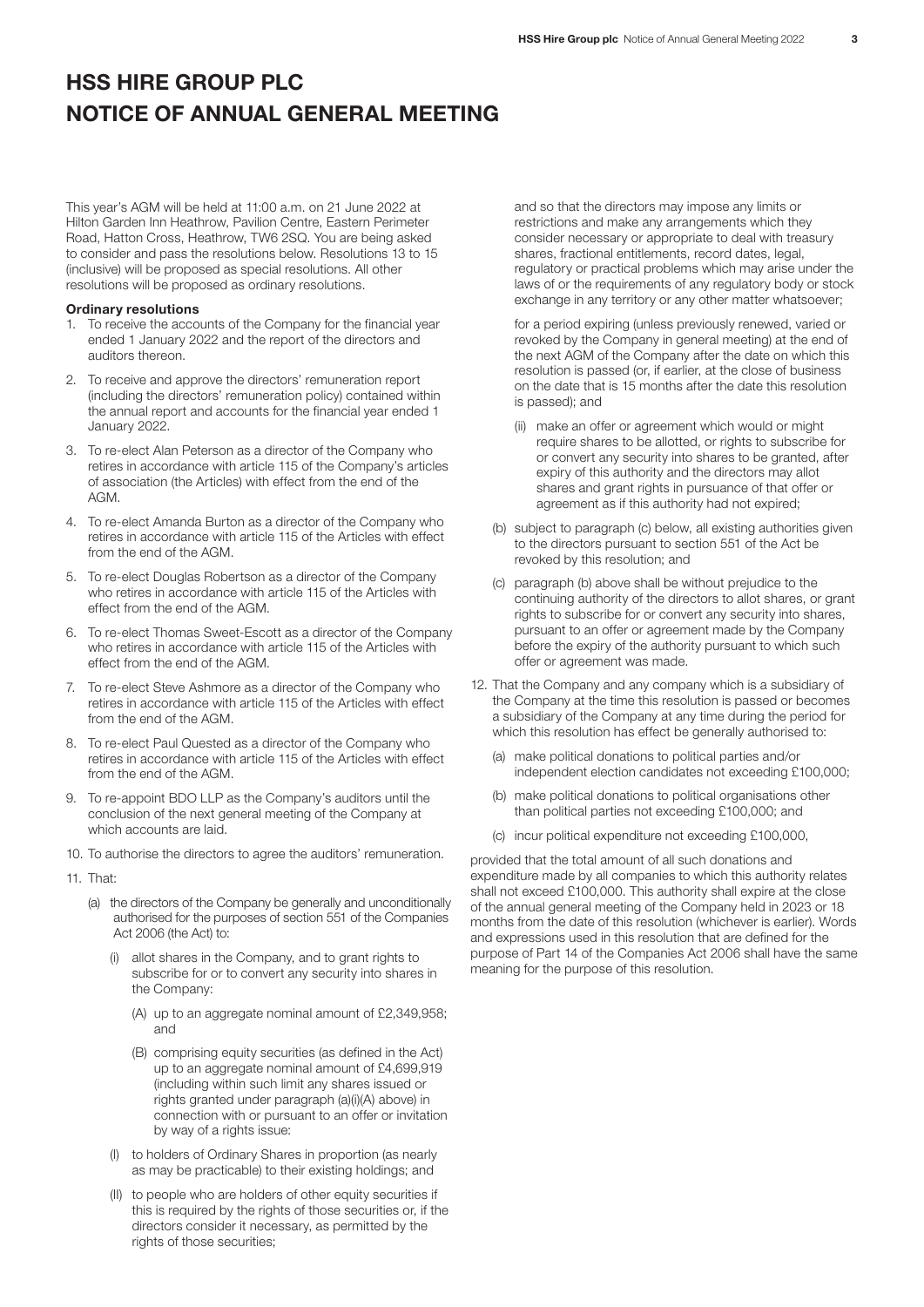#### Special resolutions

- 13. That, in place of all existing powers, the directors of the Company be generally empowered, pursuant to sections 570 and 573 of the Act, to allot equity securities (as defined in the Act) in the Company for cash pursuant to the authority conferred by Resolution 11 as if section 561(1) of the Act did not apply to such allotment. This power:
	- (a) expires (unless previously renewed, varied or revoked by the Company in general meeting) at the end of the next AGM of the Company after the date on which this resolution is passed (or, if earlier, at the close of business on the date that is 15 months after the date this resolution is passed), but the Company may before such expiry make an offer or agreement which would or might require equity securities to be allotted after such expiry, and the directors may allot equity securities in pursuance of that offer or agreement as if this power had not expired; and
	- (b) shall be limited to the allotment of equity securities in connection with an offer of equity securities (but in the case of the authority granted under Resolution 11(a)(i)(B), by way of a rights issue only):
		- (i) to the holders of Ordinary Shares in proportion (or as nearly as may be practicable) to their existing holdings; and
		- (ii) to people who hold other equity securities, if this is required by the rights of those securities, or, if the directors consider it necessary, as permitted by the rights of those securities,

 except that the directors may impose any limits or restrictions and make arrangements which they consider necessary or appropriate to deal with treasury shares, fractional entitlements, record dates, legal, regulatory or practical problems which may arise under the laws of or the requirements of, any regulatory body or stock exchange in any territory or any other matter whatsoever; and

(c) in the case of the authority granted under Resolution 11(a)(i) (A), shall be limited to the allotment of equity securities for cash (otherwise than pursuant to paragraph (b) above) up to an aggregate nominal amount of £352,493.

 This power applies in relation to a sale of shares which is an allotment of equity securities by virtue of section 560(3) of the Act as if, in the first paragraph of this resolution, the words "pursuant to the authority conferred by Resolution 11" were omitted.

- 14. That, in addition to any power given to them pursuant to Resolution 13, the directors be generally empowered pursuant to section 570 and section 573 of the Act to allot equity securities (as defined in the Act) for cash, pursuant to the authority conferred by Resolution 11 in the notice of the meeting as if section 561(1) of the Act did not apply to the allotment. This power:
	- (a) expires (unless previously renewed, varied or revoked by the Company in general meeting) at the end of the next AGM of the Company after the date on which this resolution is passed (or, if earlier, at the close of business on the date that is 15 months after the date this resolution is passed), but the Company may make an offer or agreement which would or might require equity securities to be allotted after expiry of this power and the directors may allot equity securities in pursuance of that offer or agreement as if this power had not expired; and

(b) in the case of the authority granted under Resolution 11(a)(i) (A) shall be limited to the allotment of equity securities for cash up to an aggregate nominal amount of £352,493 and provided that the allotment is for the purposes of financing (or refinancing, if the power is used within six months of the original transaction) a transaction which the directors determine to be an acquisition or other capital investment of a kind contemplated by the Statement of Principles on Disapplying Pre-emption Rights published in March 2015.

 This power applies in relation to a sale of shares which is an allotment of equity securities by virtue of section 560(3) of the Act as if in the first paragraph of this resolution the words "pursuant to the authority conferred by Resolution 11 in the notice of the meeting" were omitted.

- 15. That the Company be and is hereby generally and unconditionally authorised to make market purchases (within the meaning of section 693(4) of the Act) of its Ordinary Shares, subject to the following conditions:
	- (a) the maximum number of Ordinary Shares authorised to be purchased is 105,748,193;
	- (b) the minimum price (exclusive of expenses) which may be paid for an Ordinary Share is £0.01 (being the nominal value of an Ordinary Share);
	- (c) the maximum price (exclusive of expenses) which may be paid for each Ordinary Share is the higher of:
		- (i) an amount equal to 105% of the average of the middle market quotations of an Ordinary Share as derived from the London Stock Exchange Daily Official List for the five business days immediately preceding the day on which the Ordinary Share is contracted to be purchased; and
		- (ii) an amount equal to the higher of the price of the last independent trade of an Ordinary Share and the highest current independent bid for an Ordinary Share on a trading venue where the purchase is carried out;
	- (d) this authority shall expire at the close of the AGM of the Company held in 2023 (or, if earlier, at the close of business on the date that is 18 months after the date this resolution is passed); and
	- (e) a contract to purchase shares under this authority may be made before the expiry of this authority, and concluded in whole or in part after the expiry of this authority.

#### 13 May 2022

By order of the Board

#### Daniel Joll

Company Secretary

Registered Office:

Building 2, Think Park Mosley Road Manchester M17 1FQ

Registered in England and Wales No. 09378067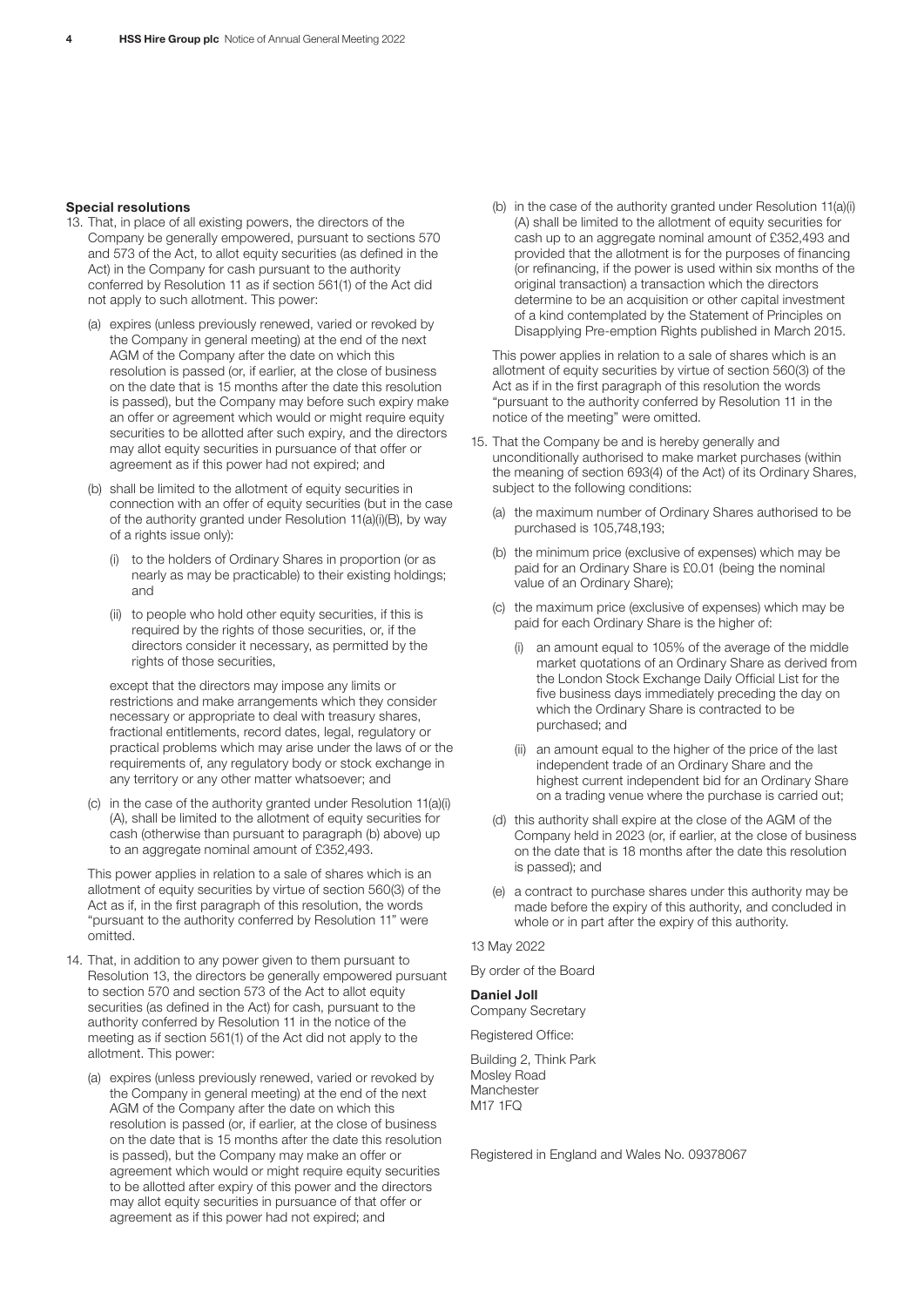#### 5

#### Entitlement to attend and vote

1. The right to attend and vote at the AGM is determined by reference to the Company's register of members. Only a member entered in the register of members at 6.30 p.m. on 17 June 2022 (or, if the AGM is adjourned, in the register of members at 6.30 p.m. two business days before any adjourned AGM) is entitled to attend and vote at the AGM and a member may vote in respect of the number of Ordinary Shares registered in the member's name at that time. Changes to the entries in the register of members after that time shall be disregarded in determining the rights of any person to attend and vote at the AGM.

#### Proxies

2. Members are entitled to appoint a proxy to exercise all or any of their rights to attend and to speak and vote on their behalf at the AGM. A shareholder may appoint more than one proxy in relation to the AGM provided that each proxy is appointed to exercise the rights attached to a different share or shares held by that shareholder. A proxy need not be a shareholder of the Company. A proxy form which may be used to make such appointment and give proxy instructions accompanies this notice. If you do not have a proxy form and believe that you should have one, or if you require additional forms, it is available to download at hsshiregroup.com.

A shareholder may only appoint a proxy or proxies by:

- $\rightarrow$  going to www.sharevote.co.uk and following the instructions provided;
- $\rightarrow$  if they are a user of the CREST system (including CREST personal members), having an appropriate CREST message transmitted; or
- $\rightarrow$  completing and returning the proxy form enclosed in this pack or a downloaded proxy form to the Company's registrars, Equiniti. The proxy form can be returned by post to the address indicated on the proxy form.

#### Sharevote

3. You can register the appointment of a proxy or proxies, or voting instructions for the AGM, electronically by logging on to www.sharevote.co.uk. You will need to use your Voting ID, Task ID and Shareholder Reference Number printed on your proxy form. Full details of the procedure are given on the website, www.sharevote.co.uk. The proxy appointment and/or voting instructions must be received by Equiniti by 11:00 a.m. on 17 June 2022. Please note that any electronic communication sent to the Company or Equiniti that is found to contain a computer virus will not be accepted. The use of the internet service in connection with the AGM is governed by Equiniti's conditions of use set out on the website, www.sharevote.co.uk, which may be read by logging on to that site.

#### CREST

4. CREST members who wish to appoint a proxy or proxies through the CREST electronic proxy appointment service may do so for the AGM to be held on 21 June 2022 and any adjournment(s) thereof by using the procedures described in the CREST manual (available at www.euroclear.com). CREST personal members or other CREST sponsored members and those CREST members who have appointed a voting service provider(s) should refer to their CREST sponsor or voting service provider(s), who will be able to take the appropriate action on their behalf.

In order for a proxy appointment or instruction made using the CREST service to be valid, the appropriate CREST message (a CREST proxy instruction) must be properly authenticated in accordance with Euroclear UK & Ireland Limited's specifications and must contain the information required for such instructions, as described in the CREST manual. The message, regardless of whether it constitutes the appointment of a proxy or an amendment to the instruction given to a previously appointed proxy must, in order to be valid, be transmitted so as to be received by Equiniti (ID RA19) by 11:00 a.m. on 17 June 2022. For this purpose, the time of receipt will be taken to be the time (as determined by the timestamp applied to the message by the CREST Applications Host) from which Equiniti is able to retrieve the message by enquiry to CREST in the manner prescribed by CREST. After this time any change of instructions to proxies appointed through CREST should be communicated to the appointee through other means.

CREST members and, where applicable, their CREST sponsors or voting service providers should note that Euroclear does not make available special procedures in CREST for any particular messages. Normal system timings and limitations will therefore apply in relation to the input of CREST proxy instructions. It is the responsibility of the CREST member concerned to take (or, if the CREST member is a CREST personal member or sponsored member or has appointed a voting service provider(s), to procure that his CREST sponsor or voting service provider(s) take(s)) such action as shall be necessary to ensure that a message is transmitted by means of the CREST system by any particular time. In this connection, CREST members and, where applicable, their CREST sponsors or voting service providers are referred, in particular, to those sections of the CREST manual concerning practical limitations of the CREST system and timings. CREST personal members, sponsored members and CREST members who have appointed a voting service provider(s) should contact their CREST sponsor or voting service provider(s) for assistance with appointing proxies via CREST.

The Company may treat as invalid a CREST proxy instruction in the circumstances set out in Regulation 35(5)(a) of the Uncertificated Securities Regulations 2001.

Further details of the appointment of proxies are given in the notes to the proxy form enclosed with this pack.

You may not use any electronic address provided in this notice of AGM (including the Chairman's letter and proxy form) to communicate with the Company for any purposes other than those expressly stated. To appoint more than one proxy, please fill in a separate copy of the proxy form. We advise that shareholders should appoint the Chair of the meeting as their proxy. This will ensure your votes are cast in accordance with your wishes.

IMPORTANT: In any case your proxy form must be received by the Company's registrars, Equiniti, by no later than 11:00 a.m. on 17 June 2022.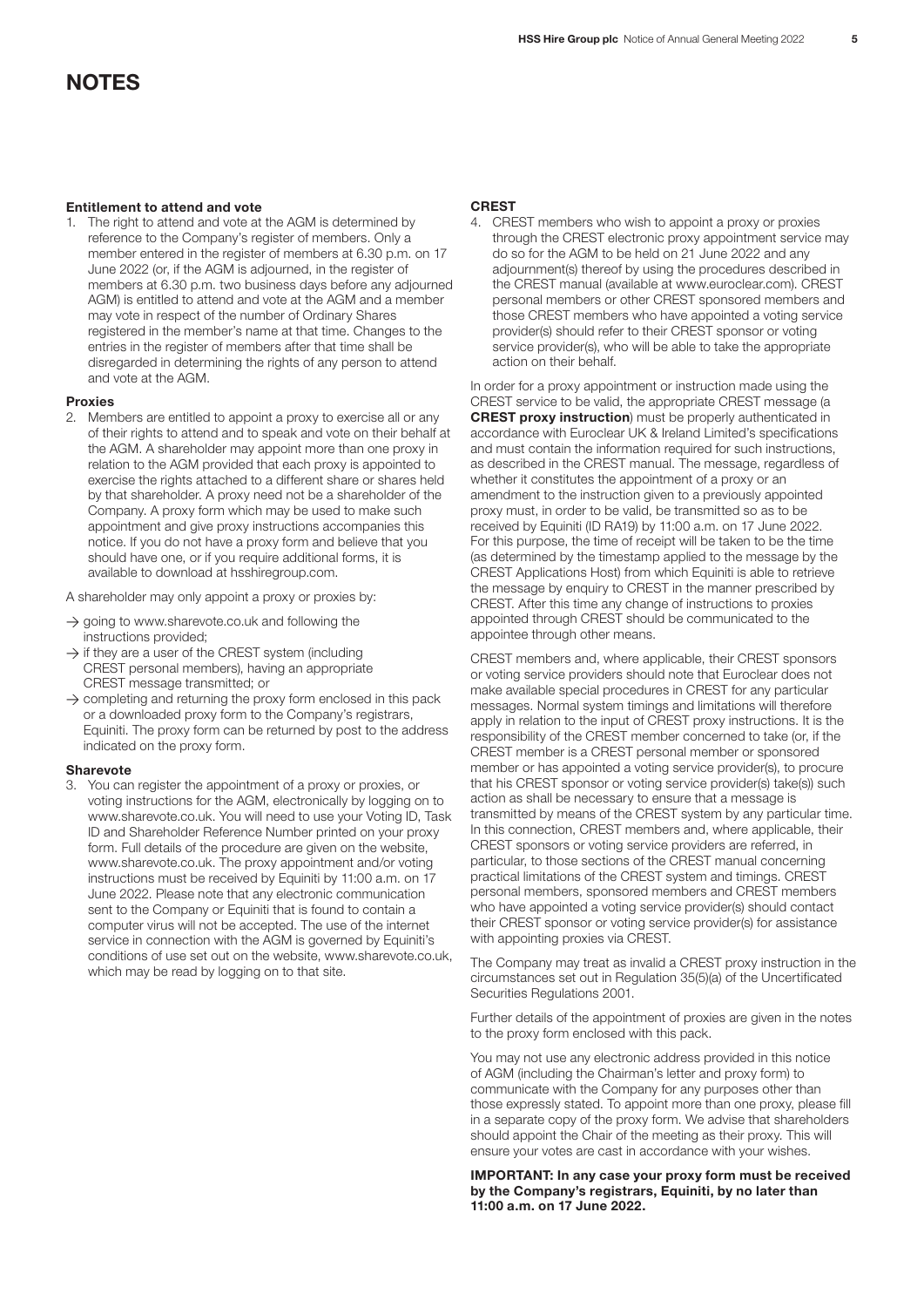#### Corporate representatives

- 5. Any corporation which is a member can appoint one or more corporate representatives who may exercise on its behalf all of its powers, provided that if two or more representatives purport to vote in respect of the same shares:
- $\rightarrow$  if they purport to exercise the power in the same way as each other, the power is treated as exercised in that way; and  $\rightarrow$  in other cases, the power is treated as not exercised.

#### Issued share capital and total voting rights

6. As at 13 May 2022 (being the latest practicable date prior to the publication of this notice) the Company's issued share capital consisted of 704,987,954 Ordinary Shares, carrying one vote each. Therefore, the total number of voting rights in the Company as at 13 May 2022 is 704,987,954.

#### Members' requests under section 527 of the Act

- 7. Under section 527 of the Act, members meeting the threshold requirements set out in that section have the right to require the Company to publish a statement on a website setting out any matter relating to:
- $\rightarrow$  the audit of the Company's accounts (including the auditors' report and the conduct of the audit) that are to be laid before the AGM; or
- $\rightarrow$  any circumstance connected with an auditor of the Company ceasing to hold office since the previous meeting at which annual accounts and reports were laid.

The Company may not require the shareholders requesting any such website publication to pay its expenses in complying with sections 527 or 528 of the Act. Where the Company is required to place a statement on a website under section 527 of the Act, it must forward the statement to the Company's auditor not later than the time when it makes the statement available on the website. The business which may be dealt with at the AGM includes any statement that the Company has been required under section 527 of the Act to publish on a website.

#### Members' rights to ask questions

- 8. Any member attending the AGM has the right to ask questions. The Company must cause to be answered any such question relating to the business being dealt with at the AGM but no such answer need be given if:
- $\rightarrow$  to do so would interfere unduly with the preparation for the AGM or involve the disclosure of confidential information;
- $\rightarrow$  the answer has already been given on a website in the form of an answer to a question; or
- $\rightarrow$  it is undesirable in the interests of the Company or the good order of the AGM that the question be answered.

#### Members' resolutions and matters under section 338 of the Act

9. Under section 338 of the Act, members meeting the threshold requirements in that section have the right to require the Company to give, to members of the Company entitled to receive notice of the AGM, notice of a resolution to be moved at the AGM unless: (a) it would, if passed, be ineffective; (b) it is defamatory of any person; or (c) it is frivolous or vexatious. Such a request may be in hard copy form or in electronic form, must identify the resolution of which notice is to be given or the matter to be included in the business, must be authorised by the person or persons making it, must be received by the Company not later than 9 May 2022, being the date six clear weeks before the AGM.

#### Inspection of documents

- 10. The following documents will be available for inspection at Hilton Garden Inn Heathrow, Pavilion Centre, Eastern Perimeter Road, Hatton Cross, Heathrow, TW6 2SQ from 15 minutes before the end of the AGM until the end of the AGM:
- $\rightarrow$  copies of the executive directors' service contracts: and
- $\rightarrow$  copies of the letters of appointment of the non-executive directors

#### **Website**

11. A copy of this notice can be found at www.hsshiregroup.com.

#### Voting results

12. The results of the voting at the AGM will be announced through a Regulatory Information Service and will appear on our website www.hsshiregroup.com as soon as practicable after the AGM.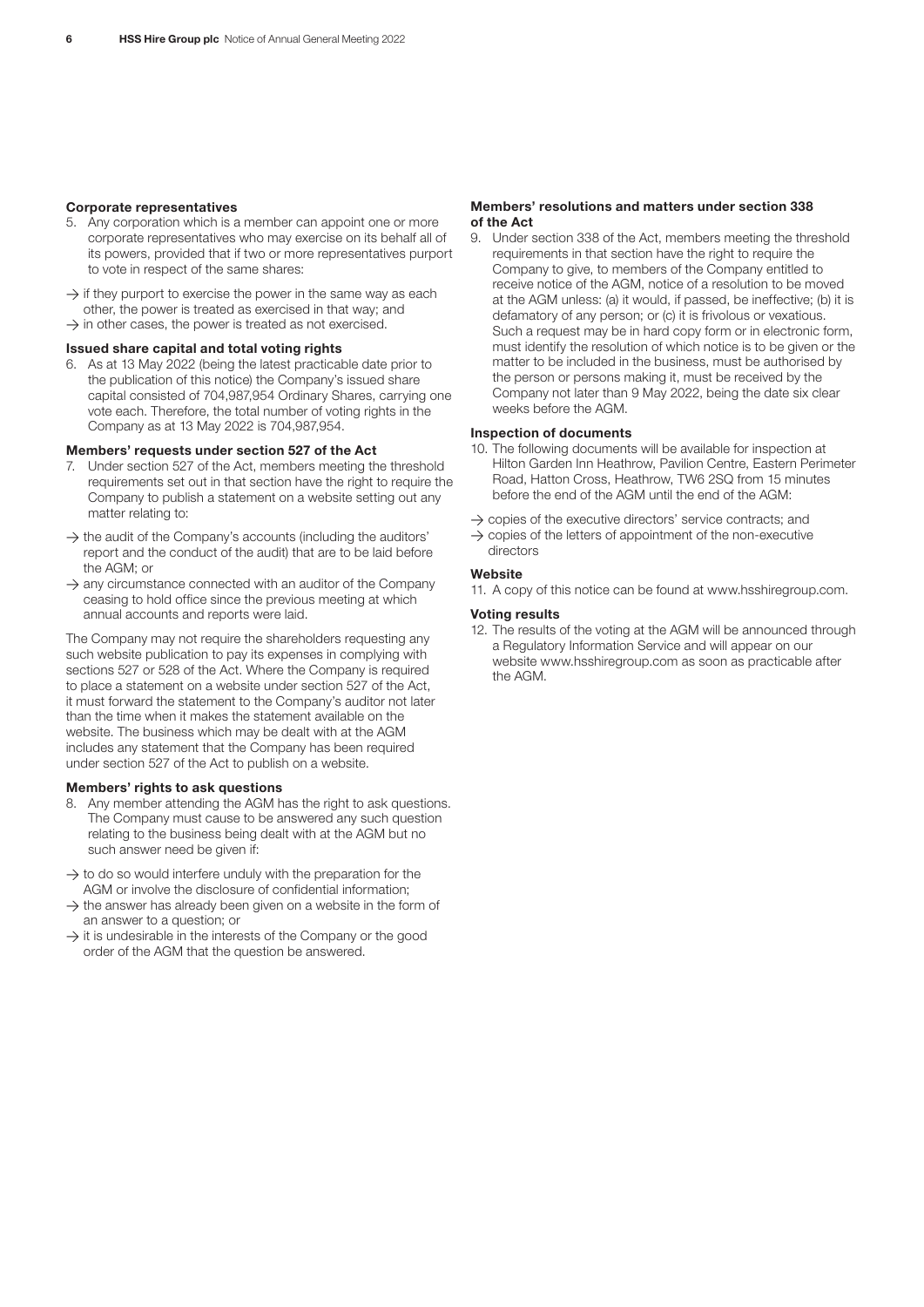### EXPLANATORY NOTES TO THE NOTICE OF AGM

The notes on the following pages explain the proposed resolutions.

Resolutions 1 to 12 are proposed as ordinary resolutions. This means that for each of those resolutions to be passed, more than half of the votes cast must be in favour of the resolution. Resolutions 13 to 15 are proposed as special resolutions. This means that for each of those resolutions to be passed, at least three quarters of the votes cast must be in favour of the resolution.

#### Resolution 1: Adoption of report and accounts

The directors must present the report of the directors and the accounts of the Company for the year ended 1 January 2022 to shareholders at the AGM. The report of the directors, the accounts, and the report of the Company's auditors on the accounts and on those parts of the directors' remuneration report that are capable of being audited are contained within the annual report and accounts.

#### Resolution 2: Approval of directors' remuneration report (including the directors' remuneration policy)

The directors' remuneration report, which may be found on pages 60 to 69 of the annual report and accounts, gives details of your directors' remuneration for the year ended 1 January 2022 and sets out the way in which the Company will implement its policy on directors' remuneration.

As the Company's shares now trade on AIM, the directors' remuneration report is no longer subject to the remuneration reporting regulations of fully listed UK companies. Nevertheless, the Board and its Remuneration Committee believe it appropriate for the Company's shareholders to be provided with an advisory vote regarding the directors' remuneration report. Accordingly, Resolution 2 invites shareholders to approve the directors' remuneration report.

The vote on the directors' remuneration report is advisory in nature in that payments made or promised to directors will not have to be repaid, reduced or withheld in the event that this resolution is not passed.

#### Resolutions 3 to 8: Re-election of directors who are retiring under the Articles

Resolutions 3 to 8 propose the re-election of all directors in accordance with the Articles. The re-election of directors will take effect at the conclusion of the AGM.

Biographical details for each of these directors are set out on pages 48 to 49 of the annual report and accounts. Following the annual evaluation exercise conducted during the year, the board considers that each of the directors proposed for re-election continues to make an effective and valuable contribution and demonstrates commitment to the role. The board is content that, with the exception of Alan Peterson and Thomas Sweet-Escott, each non-executive director offering himself for re-election is independent in character and there are no relationships or circumstances likely to affect his character or judgement.

Independence is determined by ensuring that, apart from receiving their fees for acting as directors, non-executive directors do not have any other material relationships, arrangements or transactions with the Company's group, its promoters, its management, any controlling shareholders (or associates of controlling shareholders) or the Company's subsidiaries which, in the judgement of the board, may affect their independence of judgement. Accordingly, the board unanimously recommends the re-election of these directors.

#### Resolutions 9 and 10: Re-appointment of auditors and auditors' remuneration

The auditors of a company must be re-appointed at each general meeting at which accounts are laid. Resolution 9 proposes the re-appointment of the Company's existing auditors, BDO LLP, until the conclusion of the next general meeting of the Company at which accounts are laid. Resolution 10 gives authority to the directors to determine the auditors' remuneration.

#### Resolution 11: Authority to allot shares

The Company's directors may only allot shares or grant rights to subscribe for, or convert any security into, shares if authorised to do so by shareholders. The authority conferred on the directors at last year's AGM under section 551 of the Act to allot shares expires on the date of the forthcoming AGM. Accordingly, this resolution seeks to grant a new authority under section 551 of the Act to authorise the directors to allot shares in the Company or grant rights to subscribe for, or convert any security into, shares in the Company and will expire at the conclusion of the next AGM of the Company in 2023 (or, if earlier, at the close of business on the date that is 15 months after the date this resolution is passed).

Paragraph (a)(i)(A) of Resolution 11 will, if passed, authorise the directors to allot shares or grant rights to subscribe for, or to convert any security into, such shares in the Company up to a maximum nominal amount of £2,349,958. This amount represents approximately one-third of the Company's existing issued Ordinary Share capital (excluding treasury shares) as at 13 May 2022 (being the latest practicable date prior to publication of this notice).

Paragraph (a)(i)(B) of Resolution 11 authorises the directors to allot, including the shares referred to in (a)(i)(A), further of the Company's unissued shares up to an aggregate nominal amount of £4,699,919 in connection with a pre-emptive offer to existing shareholders by way of a rights issue (with exclusions to deal with fractional entitlements to shares and overseas shareholders to whom the rights issue cannot be made due to legal and practical problems). This amount represents approximately two-thirds of the Company's existing issued Ordinary Share capital (excluding treasury shares) as at 13 May 2022 (being the latest practicable date prior to publication of this notice). This is in accordance with the latest guidelines published by the Investment Association.

This authority will expire at the conclusion of the AGM of the Company next year (or, if earlier, at the close of business on the date that is 15 months after the date this resolution is passed). The board considers it is prudent to maintain the flexibility that this authority provides and intends to renew the authority annually.

The Company holds no treasury shares as at 13 May 2022 (being the latest practicable date prior to the publication of this notice). The Company has no present intention of exercising this authority; however, if they do so, the Directors intend to follow emerging best practices as regards its use as recommended by the Investment Association.

7